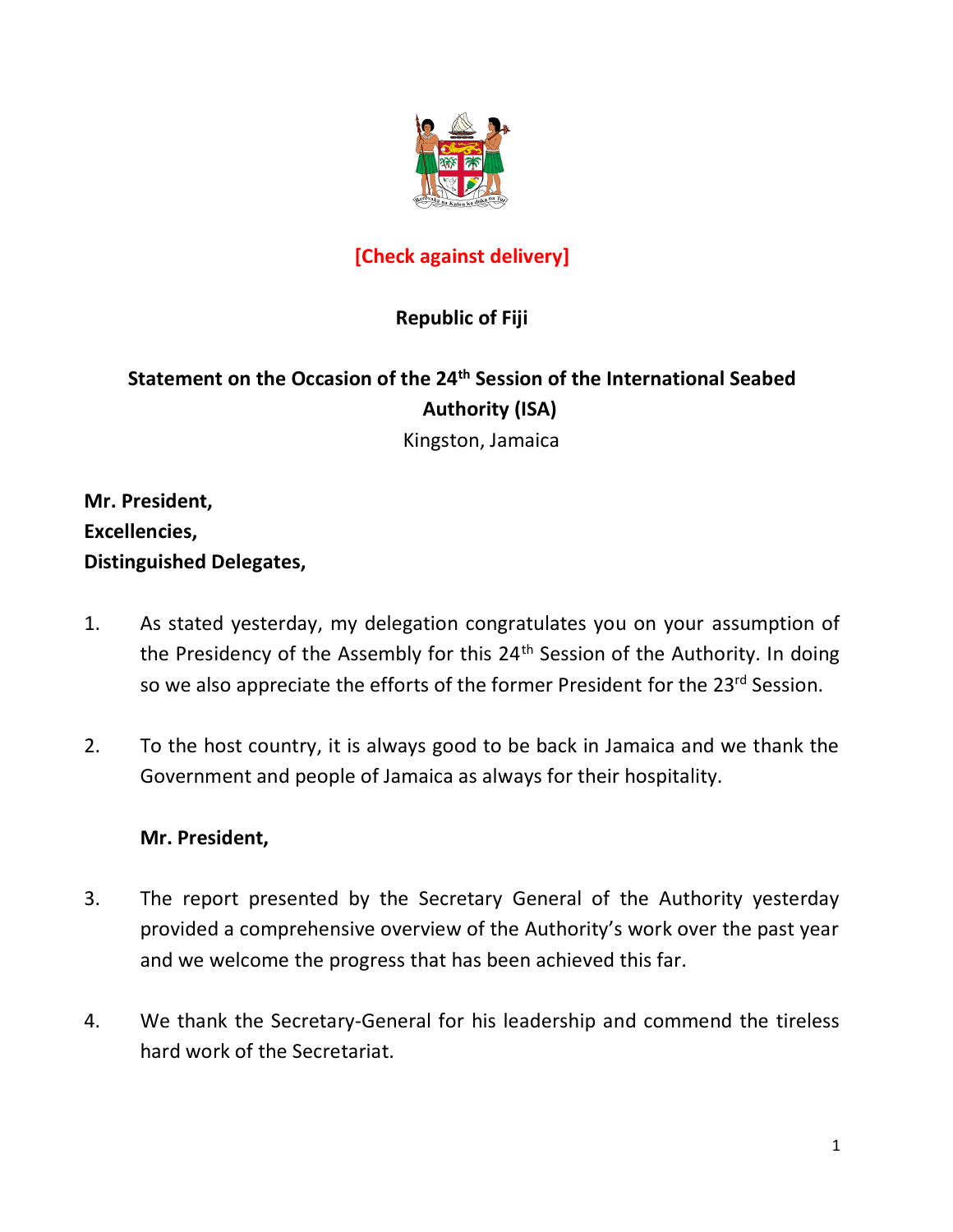## **Mr. President,**

- 5. With regards to the delimitation of the limits of national jurisdiction, pursuant to Article 84, paragraph 2 of UNCLOS, and as reflected by one of our voluntary commitments from the UN Ocean Conference we are working towards the finalization of our delimitation processes. We commend those members of the Authority who have been making continuous progress in this Area and those who have completed their delimitation process.
- 6. In relation to the 'implementation of article 82, paragraph 4 of UNCLOS', we support the efforts of the Authority in developing an equitable sharing regime and financial model.
- 7. As seen last week in the Council, we heard from MIT about a financial payment system on seabed mining for polymettalic nodule from Professor Richard Roth and appreciate the work he and his team have done so far.
- 8. However, an in-depth comparative analysis is needed of other potential financial models and Fiji like others looks forward to the report that will be issued once the comparative study has been completed as originally proposed by Germany during the Council last week.
- 9. A comparative analysis of financial models will ensure that we adhere to Article 82 of the Convention and decide on an equitable sharing regime benefitting all Member States. The equitable sharing regime needs to be further guided by Article 140 of the Convention ensuring that benefits derived from activity in the Area shall benefit mankind as a whole, irrespective of geographical location of States whether coastal or land-locked and considering special interests and needs of developing states.

## **Mr. President**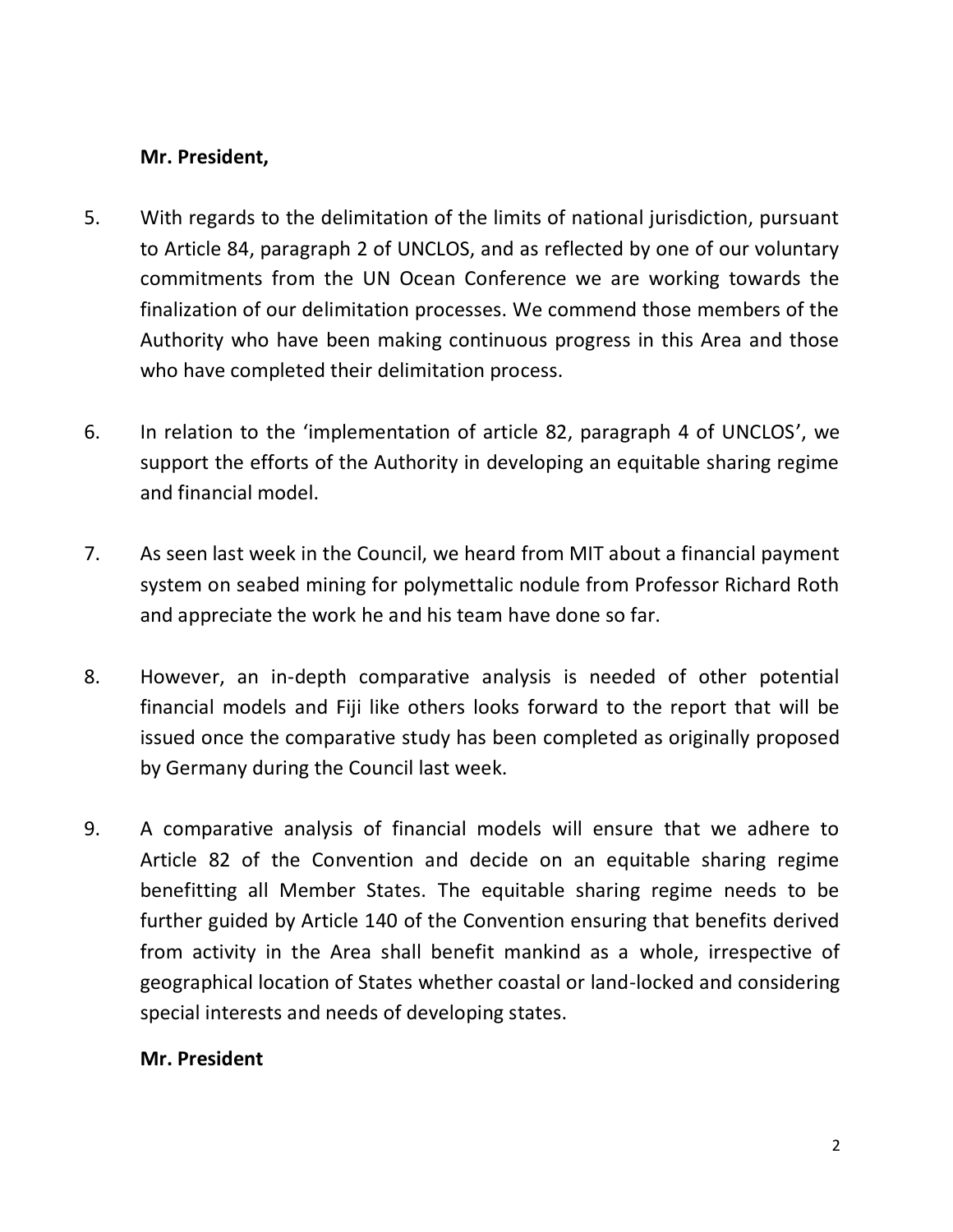- 10. We note also from the Secretary-General's report the staff vacancies within the Secretary and encourage all member states to circulate the upcoming vacancy announcements ensuring that we have a wide variety of applicants from both the developed and developing countries ensuring that there is a good balance of experience and expertise which will further strengthen the Secretariat.
- 11. With regards to the 'Voluntary Trust Fund', my delegation sincerely appreciates the continuous support by members of the Authority for their generous contributions like Norway and Pew Charitable Trust. These funds will greatly assist developing states such as SIDS and LDCs in participating at scheduled Finance Committee, LTC and Council meetings and we encourage other parties to make similar contributions.
- 12. In addition to this, Fiji would also like to put to the Assembly the need to find a more secure source of funding given the significance of the LTC and Finance Committee and Council so that we are not solely reliant on voluntary contributions.
- 13. We also express sincere appreciation to the Secretariat, members of the Authority, organizations and individuals for the generous donations to the 'Satya Nandan Library'. We recognize the valuable contribution that the library will provide and acknowledge the work of the Secretariat to digitize its records ensuring accessibility for all.

#### **Mr. President,**

- 14. We applaud the strengthened relationship and coordination between ISA, UN bodies and other international organizations.
- 15. We especially acknowledge the strengthened relationship between IMO and ISA noting that the two organizations have a joint responsibility in regulatory matters of the high sea. On this note the same collaboration would apply to the BBNJ processes.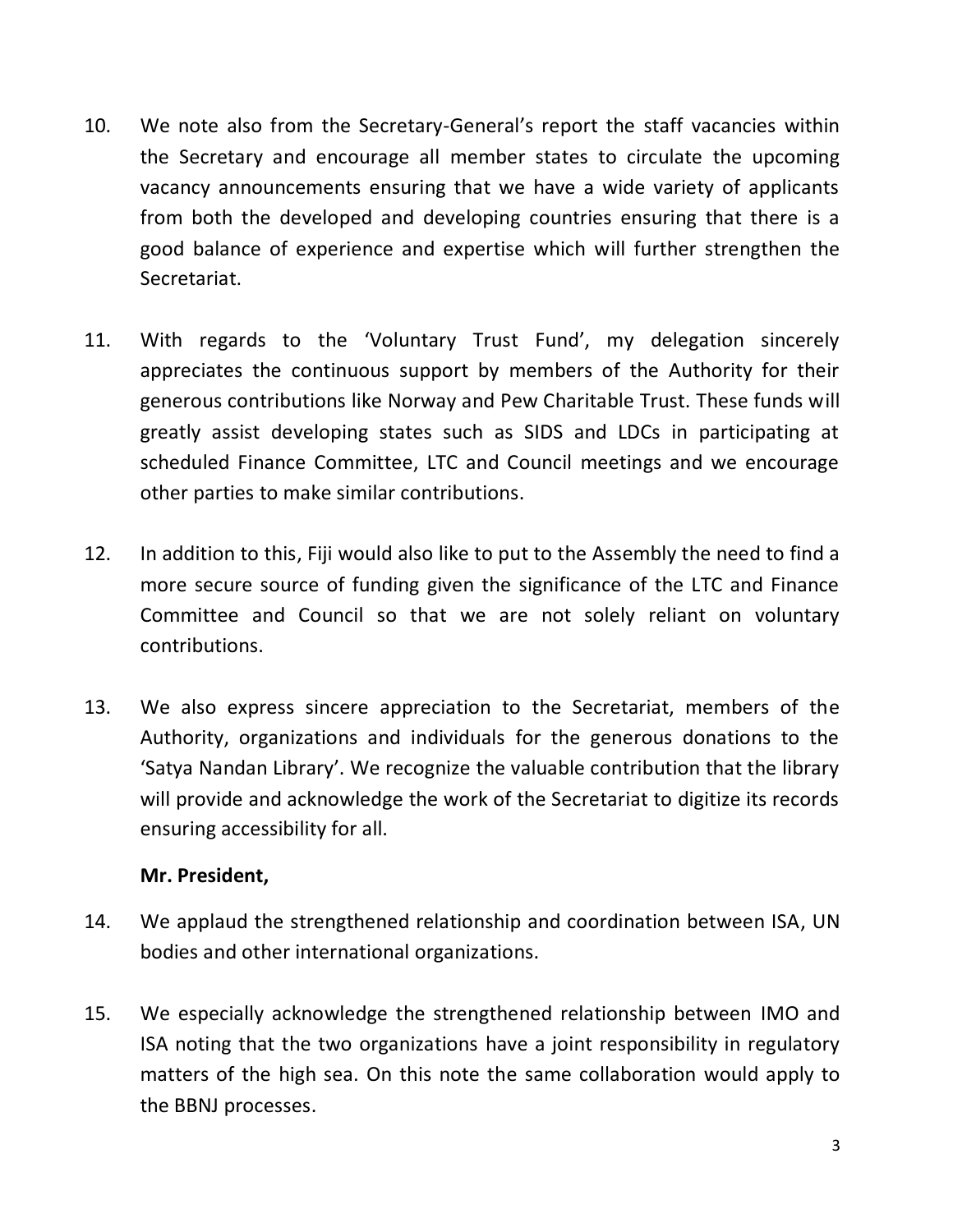- 16. In addition to this, Fiji congratulates the ISA and IMO collaboration in the Joint Group of Experts on the Scientific Aspects of Marine Environmental Protection.
- 17. We acknowledge the work of ISA and ICPC and considering the importance of submarine cables commends this collaboration, especially in relation to Article 112 of UNCLOS.
- 18. Fiji is also looking forward to the workshop for Pacific Small Island States (PSIDS) that will take place in Tonga in November this year for the Blue Growth Project, we note that this was made possible through a collaboration between the Authority, UN DESA, the Pacific Community and the Government of Tonga. This is a perfect example of cooperation and my delegation looks forward to more similar collaborations with the ISA and is also open to these kinds of collaborations in the future.

#### **Mr. President,**

- 19. Fiji thanks the Authority for its transparent approach to ensure that members have sufficient time to provide comments on the draft regulation. We will submit our comments by the set deadline of  $30<sup>th</sup>$  September 2018 after consultation with our experts.
- 20. Fiji commends the work of the LTC in highlighting the importance of marine environment protection into the draft regulations which will concern all members of the Authority.
- 21. With regards to the promotion and encouragement of MSR in the Area, Fiji thanks members of the Authority who are organizing workshops focusing on this area like the upcoming one to be held in Poland this September.

#### **Mr. President,**

22. About the regional environmental management plans (REMPS) Fiji acknowledges the Council for the adoption of the Environmental Management Plan for the Clarion-Clipperton Zone in 2012 however we note more work is